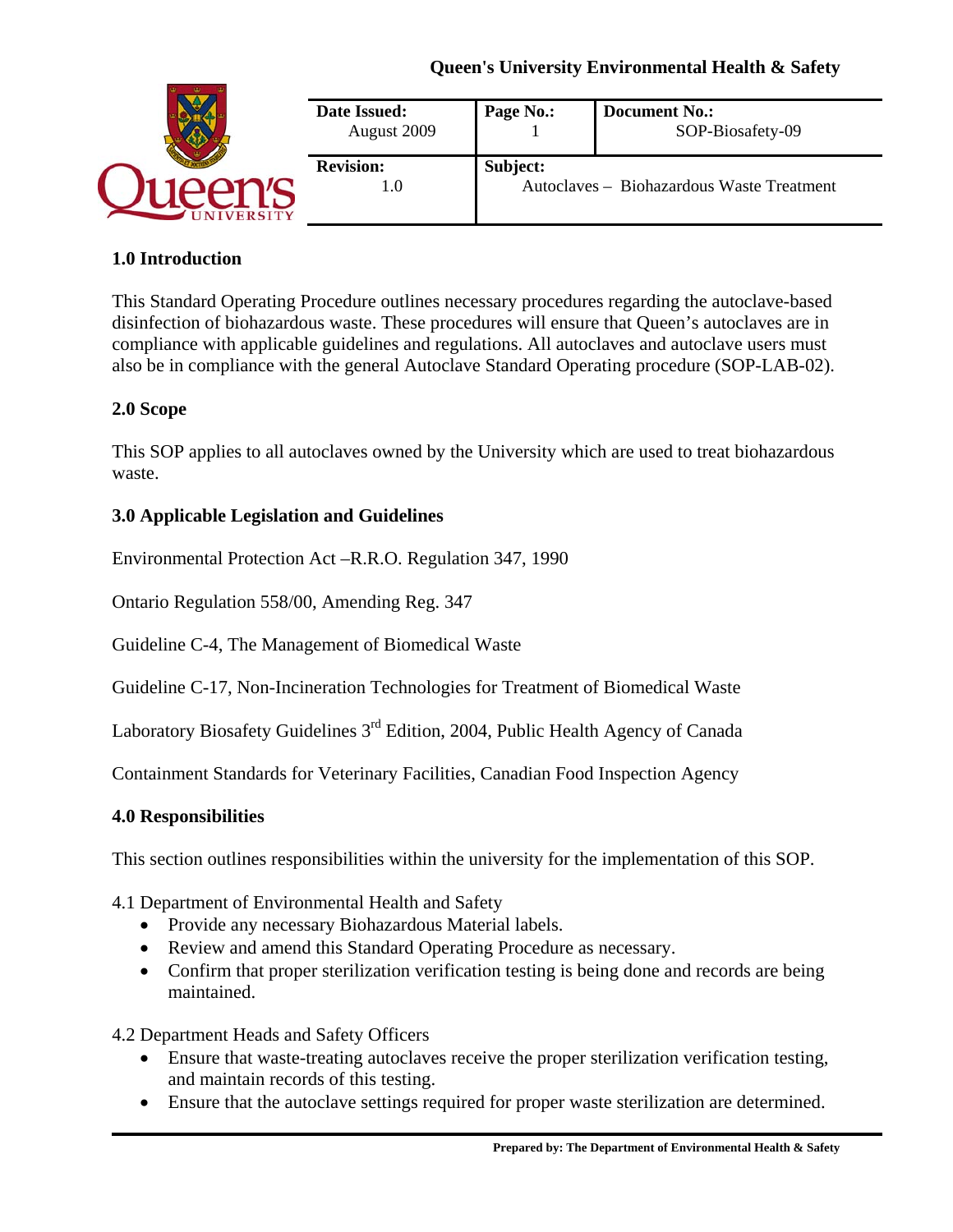|  | Date Issued:<br>August 2009 | Page No.:                                             | <b>Document No.:</b><br>SOP-Biosafety-09 |
|--|-----------------------------|-------------------------------------------------------|------------------------------------------|
|  | <b>Revision:</b><br>1.0     | Subject:<br>Autoclaves - Biohazardous Waste Treatment |                                          |

4.3 Laboratory Supervisors/Principal Investigators

- Ensure that the proper packaging and labeling for waste awaiting autoclave treatment is available.
- Ensure that waste-treating autoclaves receive the proper sterilization verification testing, and maintain records of this testing.
- Ensure that the autoclave settings required for proper waste sterilization are determined.

4.5 Autoclave Users

- Package biohazardous waste appropriately, taking care not to compact the waste in the bag and not to overload the bag.
- Use the correct autoclave settings, as determined by the department, when treating biohazardous waste.

#### **5.0 Definitions**

Biohazardous waste: waste that includes human anatomical waste (not including teeth, hair and nails), animal waste, human and animal cultures, stocks or specimens, live or attenuated vaccines, cell lines, and material that has come into contact with any of these items, human liquid blood or semi-liquid blood and blood products, items contaminated with blood or blood products that would release liquid or semi-liquid blood if compressed, body fluids visibly contaminated with blood, and body fluids removed in the course of surgery, treatment, autopsy, or for diagnosis, sharps including needles, needles attached to syringes, and blades, or is cytotoxic waste.

Biohazardous waste treatment: the processing of biohazardous waste which results in waste that is no longer considered hazardous and may be disposed of as municipal garbage.

Pathological waste: the following materials are considered pathological waste:

- Any part of the human body, including tissues and bodily fluids but excluding noninfectious fluids, extracted teeth, hair, nail clippings and the like.
- Any part of the carcass of an animal infected with a communicable disease or suspected by a licensed veterinary practitioner to be infected with a communicable disease.
- Non-anatomical waste infected with a communicable disease.
- Waste derived from any of the wastes listed above, including autoclaved pathological waste.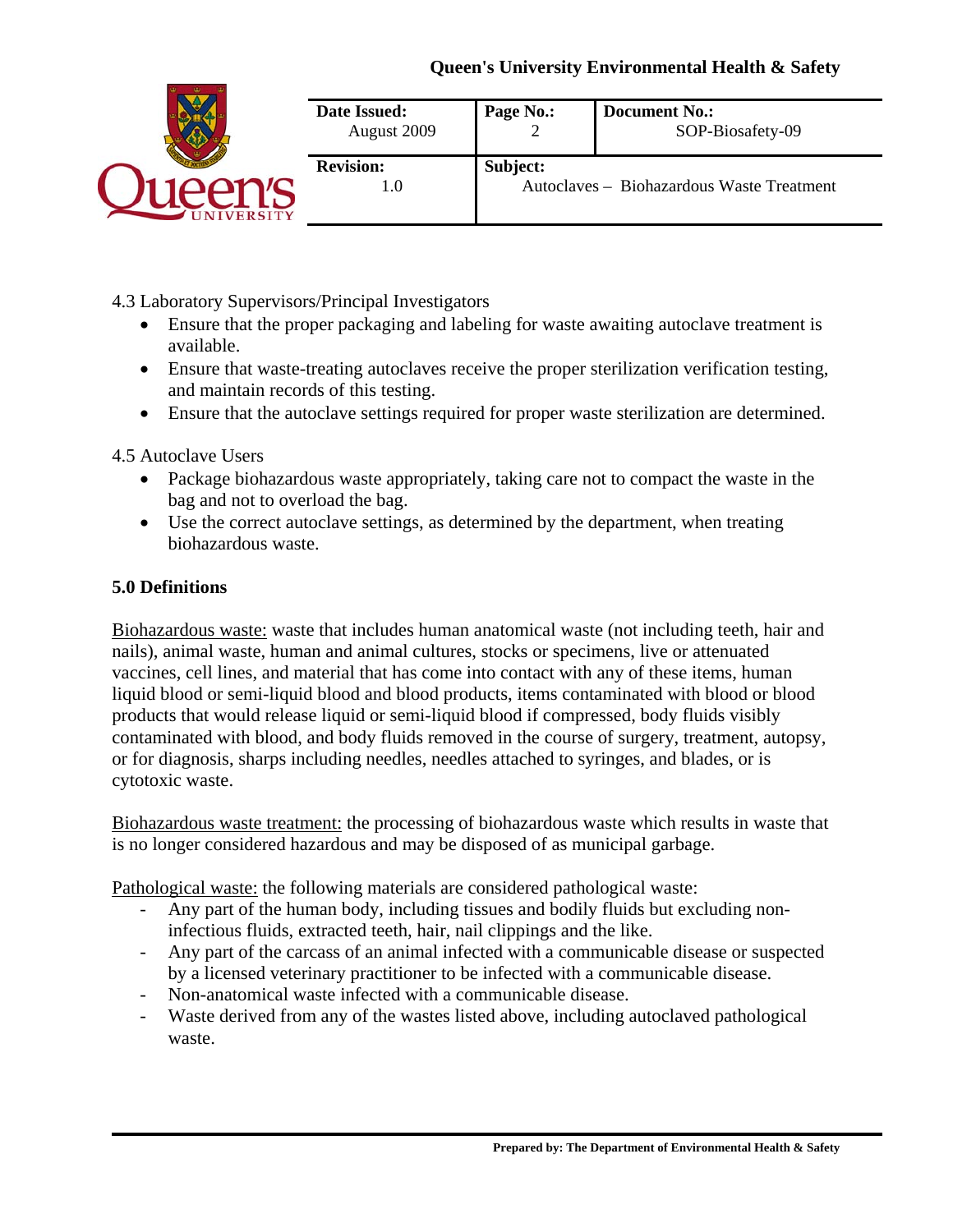|  | Date Issued:<br>August 2009 | Page No.:                                             | <b>Document No.:</b><br>SOP-Biosafety-09 |
|--|-----------------------------|-------------------------------------------------------|------------------------------------------|
|  | <b>Revision:</b><br>l.U     | Subject:<br>Autoclaves - Biohazardous Waste Treatment |                                          |

#### **6.0 Operation**

Autoclaves must be operated in compliance with the Autoclave Standard Operating Procedure (SOP-LAB-02).

#### **7.0 Record Keeping**

7.1 Biological Indicators

In addition to the required records mentioned in the SOP-LAB-02, a log of all verification testing, including Biological Indicator testing, must be kept. The Biological Indicator test log must include the date, the cycle time and settings, the indicator information (brand, expiry date, and lot #) and the test results. Validation records must be kept for a minimum of two years. Appendix A is a sample Biological Indicator Testing Log.

#### 7.2 Cycle Logs

A record of the cycle logs produced by the autoclave must be maintained. These records must be kept for a minimum of two years.

#### **8.0 Verification Testing**

- 8.1 Chemical Indicators
	- Chemical indicators of sterility, such as temperature sensitive tape or strips, must be used on each bag of biohazardous waste that is treated by autoclaving.

#### 8.2 Biological Indicators

- Autoclaves which are used to treat biohazardous waste must be tested with biological indicators once a week, unless the autoclave is not being used to treat waste that week in which case this must be recorded.
- Indicators which are past their expiration dates must not be used.
- Autoclaves which are used to treat biohazardous waste must be capable of causing a 6log10 (99.9999%) reduction in spores of *Bacillus stearothermophilus*, and should therefore be tested with an indicator which verifies this level of sterilization (i.e. an indicator with a spore population of  $10<sup>6</sup>$ ). The indicator must be placed within the waste, in a location which challenges the test (preferably in the center of the load).
- Records of these tests must be kept for a minimum of two years.
- If any test fails, the load and any previous loads which remain on site are considered untreated and must be re-treated only after successful verification takes place.
- Appendix B is a detailed procedure for biological indicator use.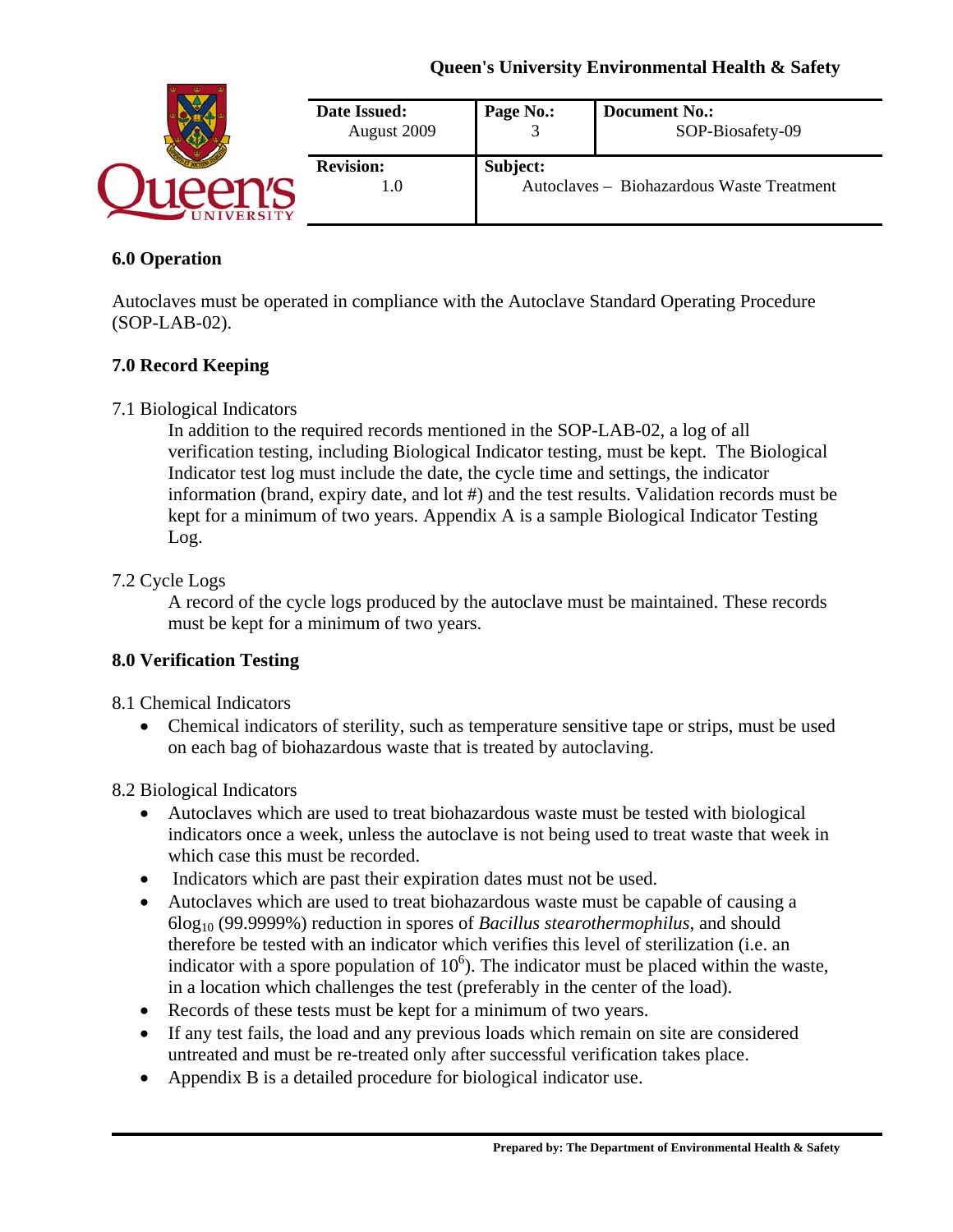|  | Date Issued:<br>August 2009 | Page No.:                                             | <b>Document No.:</b><br>SOP-Biosafety-09 |
|--|-----------------------------|-------------------------------------------------------|------------------------------------------|
|  | <b>Revision:</b><br>1.0     | Subject:<br>Autoclaves - Biohazardous Waste Treatment |                                          |

#### **9.0 Biohazardous Waste Preparation, Treatment and Removal**

- Biohazardous waste must be stored in a designated area, in containers bearing an orange biohazard label. These labels can be obtained from the Department of Environmental Health and Safety.
- Waste must be autoclaved using settings that have been proven by biological indicators to be consistently successful for sterilization. If biological indicators frequently show negative results for sterilization more rigorous settings must be used. As an example, at the time of writing this SOP, the Department of Pathology and Molecular Medicine autoclaves waste on a wrapped cycle at 130°C for 45 minutes if it is a medium-sized load or for 60 minutes if it is a large load. In contrast, the Department of Microbiology autoclaves Level 2 waste on a cycle which includes pulses of pre-vacuum and then sterilization for 30 minutes at 121°C, when the waste is being treated in their standardsized autoclaves.
- Indicator tape or temperature sensitive strips must be used on each load, and the bag must be open to allow steam penetration.
- After successful autoclave treatment, all bags must have any biohazard symbols defaced. These bags must then be placed inside a black domestic garbage bag which is free of any markings or labels, and then tied closed securely. The waste may then be disposed of through the municipal system.

#### Pathological Waste

- If pathological waste, as defined in the Definitions section above, is produced in any significant amount then it must be treated either by incineration or by an autoclave with the appropriate Certificate of Approval issued by the Ministry of the Environment. The Certificate of Approval states that the waste which is treated by autoclaving no longer has the characteristics similar to the characteristics of the original pathological waste. More information on the Certificates can be found on the Ministry of the Environment website: http://www.ene.gov.on.ca/en/business/cofa/index.php.
- In practice, Queen's pathological waste is disposed of by incineration by placing in "burn" barrels" obtained through the Department of Environmental Health and Safety, or by removal through Kingston General Hospital waste treatment system.

#### **Revision History:**

1.0 - August 2009: Initial Release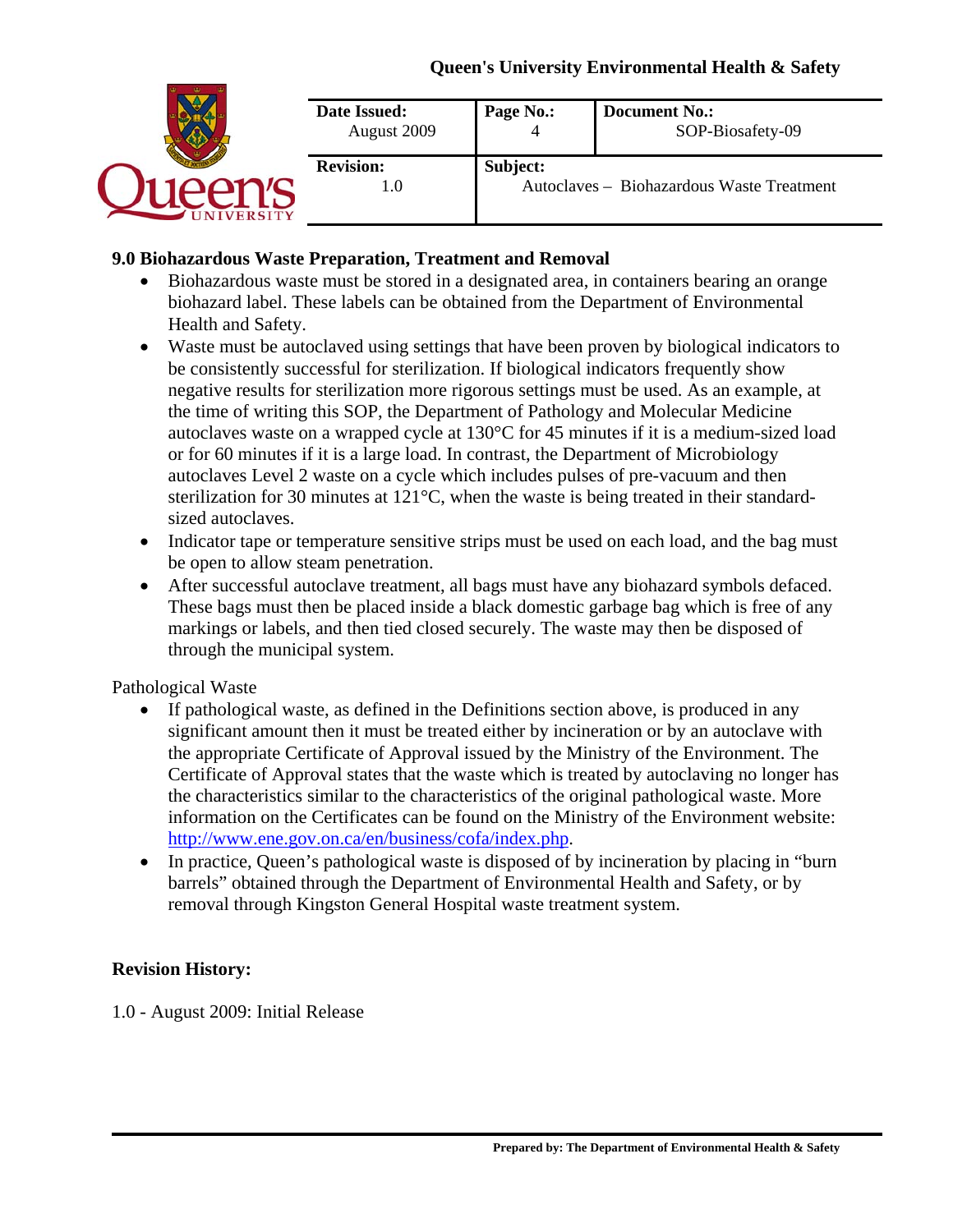### **APPENDIX A**

# **Biological Indicator Testing Log**

Indicator Brand and Type: \_\_\_\_\_\_\_\_\_\_\_\_\_\_\_\_\_\_\_\_\_\_\_\_\_\_\_\_\_\_\_\_\_\_\_\_\_\_\_\_\_\_\_\_\_

| Date and<br><b>Initials</b> | Cycle Setting<br>(temp. °C) | <b>Cycle Time</b> | Indicator<br><b>Expiry Date</b> | Lot $#$ | <b>Test Result</b> |
|-----------------------------|-----------------------------|-------------------|---------------------------------|---------|--------------------|
|                             |                             |                   |                                 |         |                    |
|                             |                             |                   |                                 |         |                    |
|                             |                             |                   |                                 |         |                    |
|                             |                             |                   |                                 |         |                    |
|                             |                             |                   |                                 |         |                    |
|                             |                             |                   |                                 |         |                    |
|                             |                             |                   |                                 |         |                    |
|                             |                             |                   |                                 |         |                    |
|                             |                             |                   |                                 |         |                    |
|                             |                             |                   |                                 |         |                    |
|                             |                             |                   |                                 |         |                    |
|                             |                             |                   |                                 |         |                    |
|                             |                             |                   |                                 |         |                    |
|                             |                             |                   |                                 |         |                    |
|                             |                             |                   |                                 |         |                    |
|                             |                             |                   |                                 |         |                    |
|                             |                             |                   |                                 |         |                    |
|                             |                             |                   |                                 |         |                    |
|                             |                             |                   |                                 |         |                    |
|                             |                             |                   |                                 |         |                    |
|                             |                             |                   |                                 |         |                    |
|                             |                             |                   |                                 |         |                    |
|                             |                             |                   |                                 |         |                    |
|                             |                             |                   |                                 |         |                    |
|                             |                             |                   |                                 |         |                    |
|                             |                             |                   |                                 |         |                    |
|                             |                             |                   |                                 |         |                    |
|                             |                             |                   |                                 |         |                    |
|                             |                             |                   |                                 |         |                    |
|                             |                             |                   |                                 |         |                    |
|                             |                             |                   |                                 |         |                    |
|                             |                             |                   |                                 |         |                    |
|                             |                             |                   |                                 |         |                    |
|                             |                             |                   |                                 |         |                    |
|                             |                             |                   |                                 |         |                    |
|                             |                             |                   |                                 |         |                    |
|                             |                             |                   |                                 |         |                    |